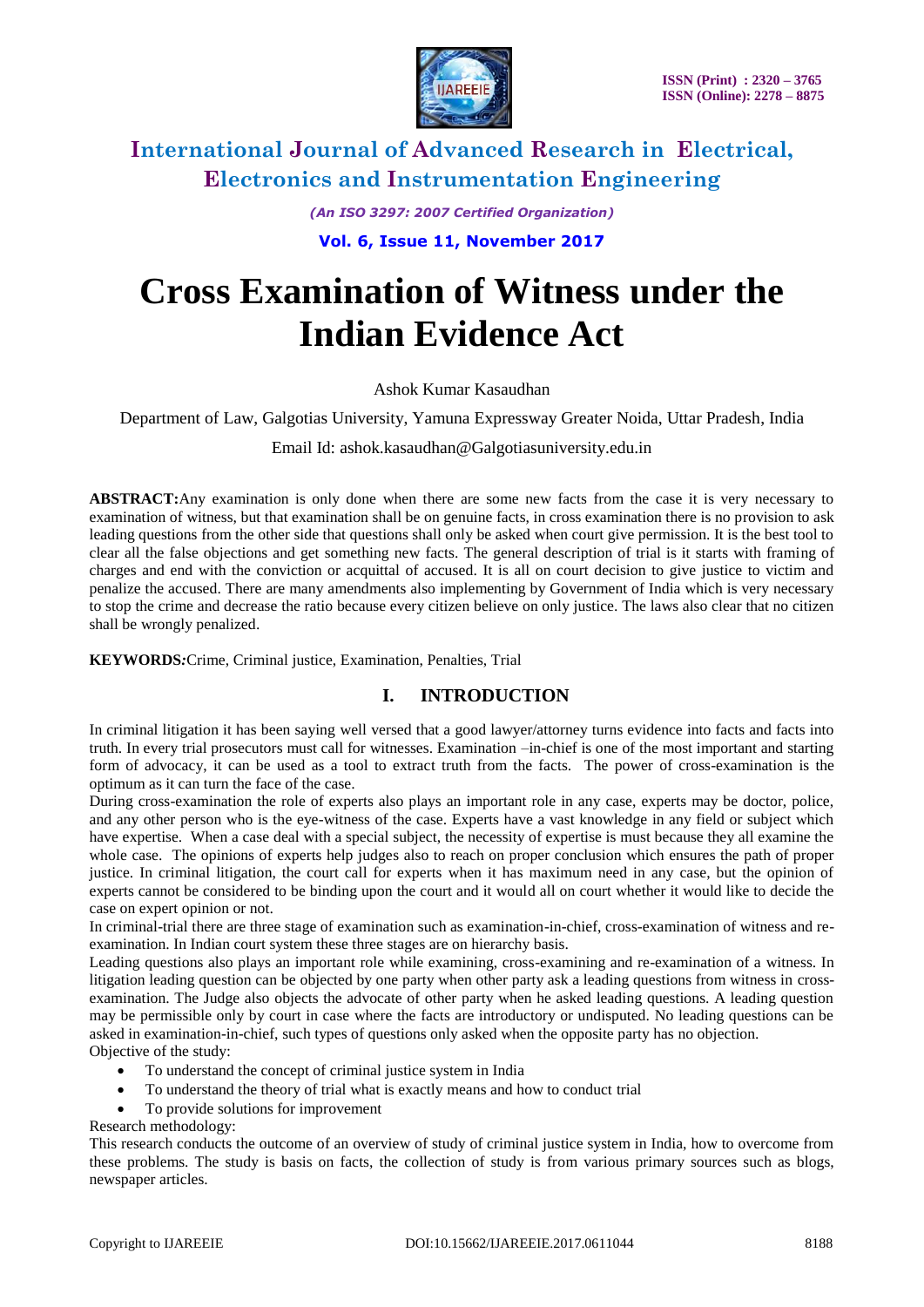

*(An ISO 3297: 2007 Certified Organization)*

### **Vol. 6, Issue 11, November 2017**

Scope: this study discuss different hierarchy structure of trial, it includes the major drawbacks facing in trial and criminal justice system.

### **II. DISCUSSION**

Stages of Examination of witness: under criminal and civil matters there are three stages of trial proceedings such as cross-examination, examination-in-chief and re-examination of witness.



*Examination-in-Chief:* Under section 137 of Indian Evidence Act,examination-in-chiefmeans the party that called the witness examines him. The opposite party may ask the question s related to cases from witness when he wants. After taking oath before Judge this is the first process. Other name of examination-in-chief is direct examination. The questions raised in examination-in-chief is to be of general nature which is related with facts of the evidence, there is no process to ask any leading questions. Leading questions only ask when re-examination of witness is conducted. Objectives of Examination-in-chief:

- It overcomes the burden of proof legally sufficient
- It must be remembered and understood
- Persuasive
- Contradictory and anticipatory and of evidence that the opposition will present
- All the evidences must be admissible
- To present a complete and logical, rational theory of the offence

Certain guideline while preparing Examination-in-chief:

- In Examination-in-chief the primary point is frame the outline.
- Maintaining eye contact is necessary when there is any chief of witness
- To sketch out the relevant questions
- Leading question should not asked by other party, except in certain circumstances
- The Examination-in-chief must indirectly counter all rebutting which may crop the

Questions of cross examinations.

Practice before mirror is must it shows to maintain with lawyer language, smile, tone, eye

Contact while conversation with witness.

- Use of proper phrases when draft a picture
- Questions must be on general and reasonable ground

*Cross Examination:* This is the second stage of criminal trial proceedings i.e. the examination of witness by the party who calls him. In trial, when a witness is called upon for oral examination, his statement shall be considered as examination in chief. It is on court whether it hears witness orally.

Objective of cross-examination:

- The positive fact known to the witness that help your case or damage your opponent case.
- It challenge the accuracy of testimony

*Observations:*

- Who, what, where, when and hoe
- Surrounding conditions
- Is there any hearsay involved?
- Witness is not the best person to provide the evidence

*Memory:*

• Passage of time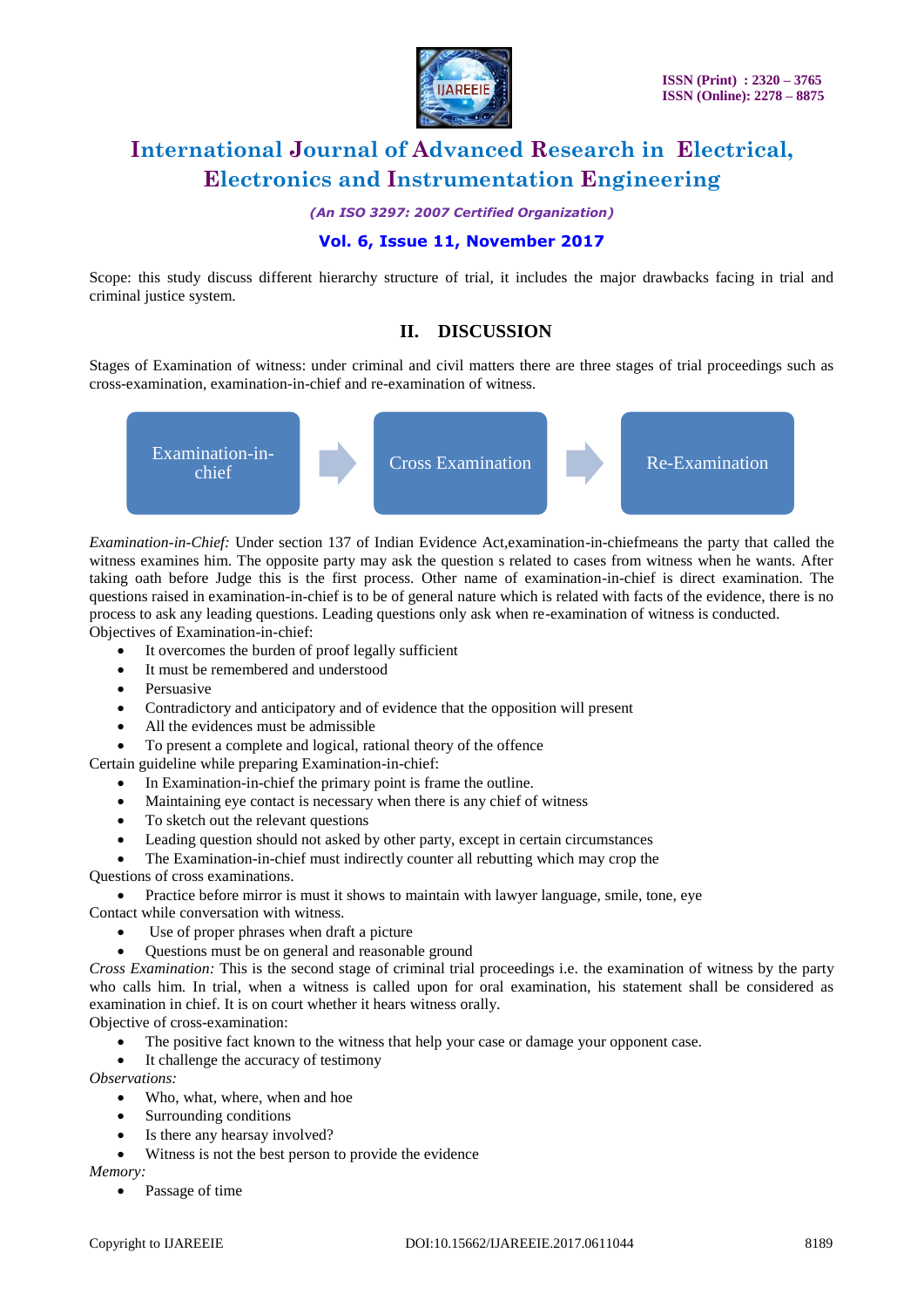

*(An ISO 3297: 2007 Certified Organization)*

### **Vol. 6, Issue 11, November 2017**

- Confusion with other similar circumstances
- Reconstruction from other sources
- Bias

*Expression:* Language permits many expressions of the same order, idea to reduce impact.

- To modify the expression of opinion to reduce its impact
- To present a complete theory of offence
- Use the evidence of one witness to support another to prove the fact
- Fill in gaps in the evidence
- Relevancy of witness be must

Following questions can be asked during cross-examination:

- Please state your name for the record
- Are you the party in this case?
- You are working on xyz role as a xyz designation
- Is it true you have never refused to work overtime what Mr. y suggested you?
- Is your head of the family known as the name of so and so?

How to prepare for cross examination:

- The advocate of defence side must prepare himself adequately
- He must read the police report (chargesheet) , seizure memo, FIR and police statement
- He must know about the accused and the offence that commits from him
- the facts of the case is to be true if there is any frivolous then the accused shall be penalized with heavy fine

*Re-Examination:* If other party not satisfied while examining witness in cross examination or examination in chief, it is very necessary to take permission from court. Without permission of court no re-examination can be conducted, if court thinks some new facts can come while examination then it gives the permission to re-examine the witness. The purpose behind this is to nullify the effect of favorable evidence.

Objective of Re-Examination:

- For non satisfaction of question
- To get some new facts of the case while examination
- If no relevant facts are answered by the witness, his testimony can be rejected and
- thereafter, there is no requirement of re-examination.

Examination of non-witness: under section 139 examination of witness can be defined as a person summoned to produce a document does not become a witness by the mere facts that he produces it and cannot be cross examined unless and unless he has been called as a witness.

Recall of Witnesses: under Order 18 Rule 1 and 2 of code of civil procedure. The witness can be examined in chief by way of his affidavit and he can be cross examined

*Procedure in Trial:* under section 311 of CrPC the court has power to summon or to examine a person who is present at "any stage" of "any inquiry", "or "trial", or "any other proceedings" under CrPC, or to summon any person as a witness, or to recall and re-examine any person who has already been examined if his evidence appears to it. Examinations of witnesses in CrPC are as follows in Figure 1:

 $\overline{a}$ 

<sup>&</sup>lt;sup>1</sup>The code of criminal procedure/sections/procedure in Trial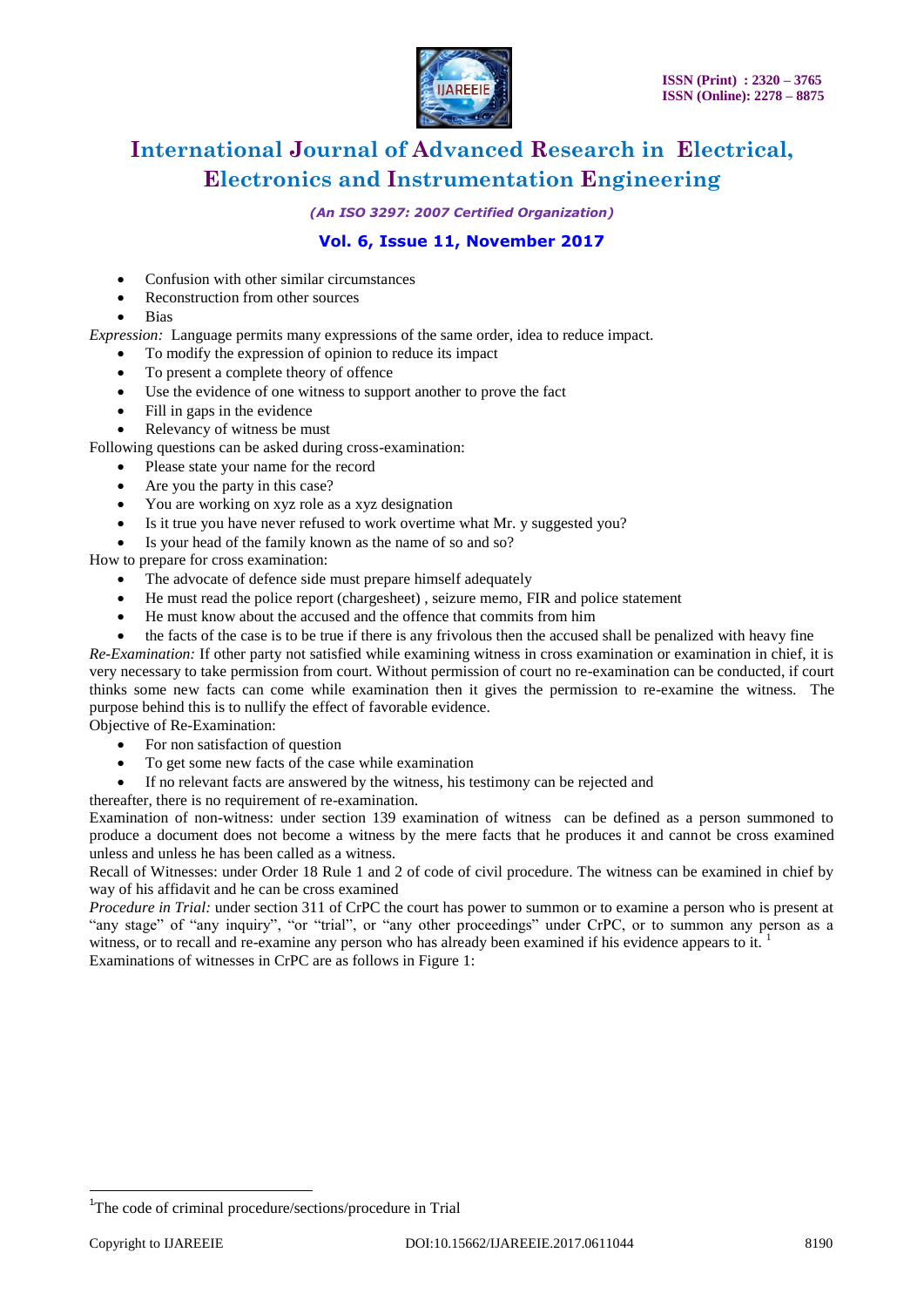

*(An ISO 3297: 2007 Certified Organization)*

#### **Vol. 6, Issue 11, November 2017**



**Figure 1: Witnesses Examination in CrpC**

In criminal cases the examination of witnesses are present in all trials of CrPC, such as in the warrant trial when police officer made the report examination of witnesses are conducted by the prosecution after the charges are framed and accused pleads guilty, then the court give task to cross-examine the witness and prove the guilty of the accused. While conducting examination of witness the Magistrate has the power to issue summons that appear as a witnesses. After completing the examination-in-chief the defendant advocate can ask the questions from the prosecution witness which is known as cross-examination of witness and the final stage is of re-examination, after conducting cross examination, if the prosecution has some queries then he asks the question from the witness with the permission of Court, if court permits and thinks that to re-examine the witness, then it can be done otherwise not which is known as re-examination. In warrant trial, court examine the witnesses and complainant in the examination of witnesses on the same day, and then decide any offence is made against the accused or not. Then the Magistrate order to conduct an inquiry in which the matter submits a report for the same. After conducting the whole process of examination and listen the whole case of accused, if Judge thinks that the complaint of accused is genuine and prosecution also collect sufficient evidences against the accused then court decide to accept the application and convict the accused. And if the complaint is frivolous and court does not find the sufficient material then the court has a power to reject that application and guilt the accused.

Procedure in summon trial:

In the first stage, the accused appears before Magistrate when the summon has been issued and if the accused not appear before court or before Magistrate then those summons shall be sent by post and after all this there is no response then Magistrate have discretionary powers sentence him to pay fine. In the second stage the accused has been convicted. In this case the Judge has powers to convert summons case into warrant case.

Examination of witnesses under the code of civil procedure: under order XVIII Rule 4 to 16 this examination process can be discuss as:

Rule 4: define as a party who called the witness for the examination of witnesses in every case shall be on affidavit and that affidavit shall be duly attested by oath commissioner and then same affidavit shall be supplied to opposite party. The court shall record the statement of witnesses during the examination of witnesses either in writing or in the presence of Judge. If a commissioner is appointed then he shall also record the statement of witnesses which is very important. If there is any objection in the report, then it can be decided by the court at the stage of arguments. That report shall be submitted by the commissioner to the court within sixty days. The judges of High Court and District have powers to constitute a panel of commissioners to record the evidence.

Legal provisions relating to trials:

- Session Trial (Section 225-237) Warrant Trial (Section 238-250)
- 
- Trial of summon by magistrates (Sec 251-259)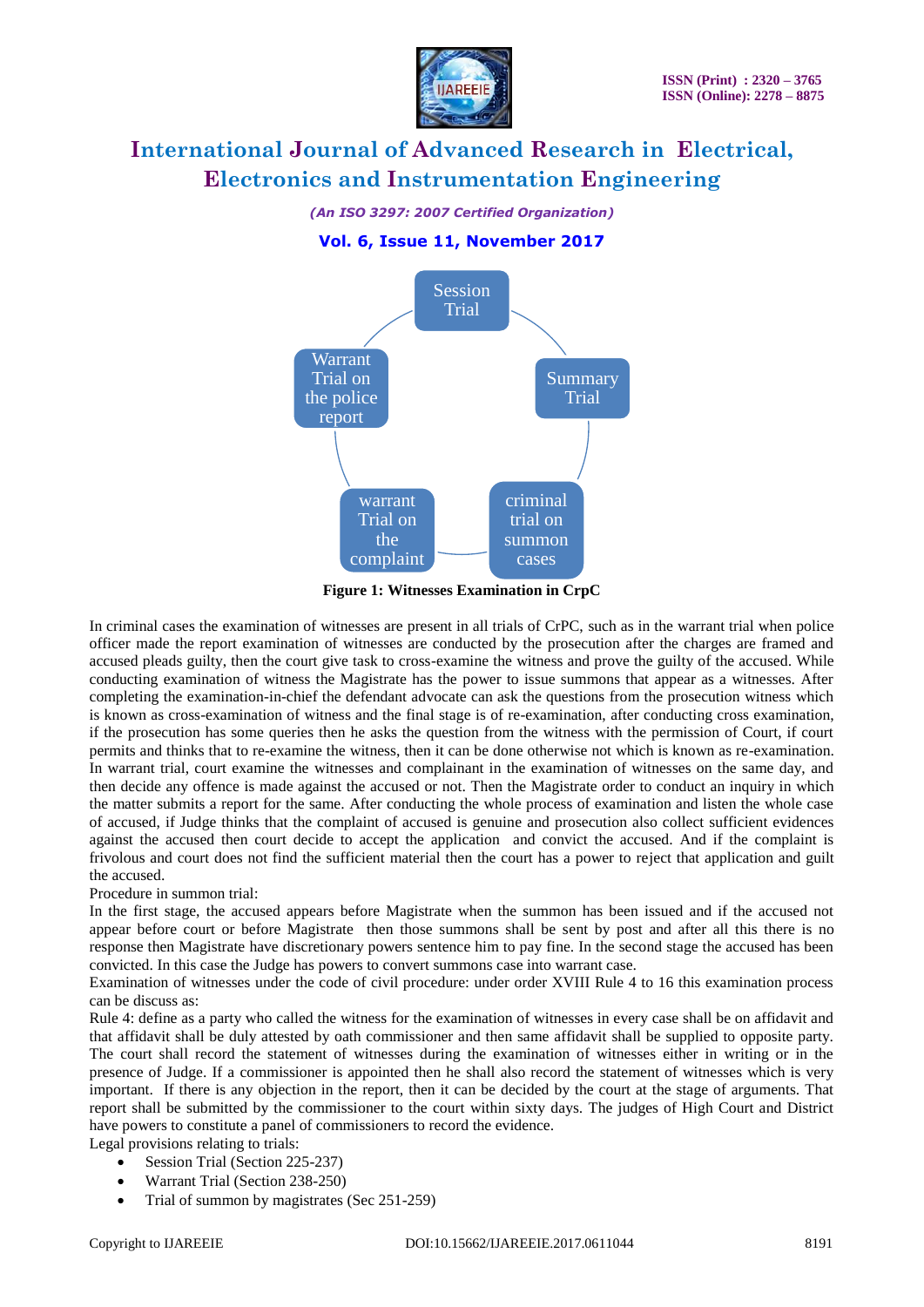

*(An ISO 3297: 2007 Certified Organization)*

### **Vol. 6, Issue 11, November 2017**

- Provisions relating to summary trials (Sec 260-265)
- *Session Trial (Section 225 to 237):* if any offence is committed and punishable with more than seven years of imprisonment or life imprisonment or death then the trial is to be conducted in a session's court after being forwarded to Magistrate.
- *Warrant Trial (Section 238 to 250):* warrant case include offence punishable with the death penalty, imprisonment for life and imprisonment exceeding two years. A trial in a warrant case begins with either filing of FIR in police station or before a Magistrate.
- *Summon Trial (Section 251 to 259):* summon case means a case which is not a warrant case. Under summary trial if the offence committed is punishable with less than two years of imprisonment, it is taken as summon case.
- *Summary Trial (Section 260-265):* under summary trial there is disposal of cases speedily with a simple procedure to follow and recording of such trials are done summarily. In these types of trials only small cases are taken in hand. $<sup>2</sup>$ </sup>

*Call of witnesses from the courtroom:* when the party starts the examination of witnesses of the evidence then the other witness must be kept out from the courtroom. When the examination of one witness is complete the next witness call for examination. If examination of one witness is complete then he shall be kept out from court. If a witness remains in the courtroom while conducting the examination of other witness when his examination is complete then his examination cannot be refused only a note to be made by Judge that he was present in the courtroom during the examination of another witness.

*Delayed in examination of a witness:* if there is any delayed during examination by the prosecution witness then the right of defence shall be closed to put any question to the investigation officer, in this case the accused has no right to contend that there was a delay in recording the statement of prosecution's witness and his evidence should be viewed with suspicion.

Objective of leading question: section 142 of Indian Evidence act define leading question as which is not relevant with facts of the case. Leading questions never to be asked while cross examine the witness it may be asked only in reexamination of witness. The court shall only permit to ask leading questions when it thinks fit. Leading questions such as is the plaintiff your father? Is not your name XYZ? Do you reside at XYZ place? And so many examples. Generally the answers are given in only yes or no.

When leading questions not to be asked:

- If there is objection raised by opposite party
- Not to be asked in cross-examination, only asked in re-examination

No permission to ask any leading questions during cross, only permission must be taken from the court.

Exception:

- As to matters which are begin
- Which are unchallenged
- Matters in which the opinion of the court have already been proved

*Hostile witness (Section 154):* With the permission of the court leading questions can be asked. It frequently occurs only when a witness who has been called in the outlook that he will speak to the existence of a specific state of facts, pretend that he does not remember those facts. In such cases questions arises whether by the deal of the witness the party producing him is eligible to cross examine. During a trial, when the prosecution counsel calls a person to witness in his favour and such person when called upon does not confirm to his previous statement during examination then this is called a hostile witness.

- Reasons for people turning hostile:
	- The absence of witness protection
	- Prolonged trials
	- Ease in bail
	- Accused threatens
	- Fear of political parties, fear of police

 $\overline{a}$ 

<sup>&</sup>lt;sup>2</sup>blogs.ipleaders.in/types of trials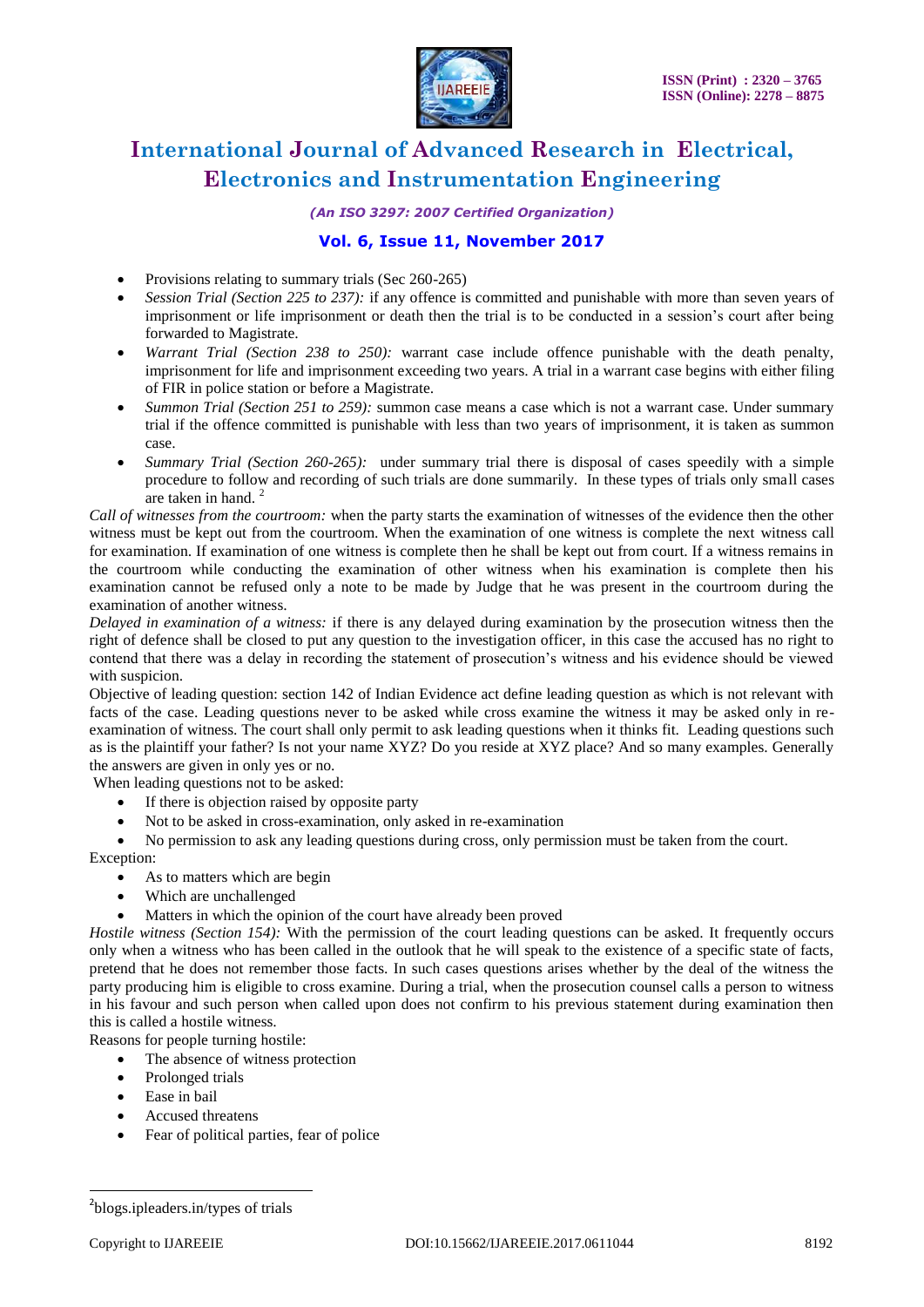

*(An ISO 3297: 2007 Certified Organization)*

### **Vol. 6, Issue 11, November 2017**

#### Drawbacks:

- Due to lack of adequate system
- Due to pendency of old cases from many years
- Due to send of adequate investigation by police officers
- Rise in ratio of crime against women and children
- Due to lack in mentality

#### Solutions:

- The system should be genuine
- To constitute more courts so that old matters can disposed of
- To increase the vacant positions of Judges
- The public prosecutors must be adequate
- The trial must be fair and not to be forced

Judicial decisions:

*Sanjay vs. the State of Maharashtra:* the bench was held that Sessions Judge could not have put the entire shown in respect of putting forth the questions but then he was supposed to consider the relevancy of the questions first. In such type of cases the cross cannot be limited to the contents of the examination-in-chief. It may go beyond the limits lay down by the law. The purpose of the cross examination is to test the impeach the credit of the witnesses. The court was of the opinion that though relevancy and admissibility are used as used a synonym term, the relevancy of the question, generally comes from first and then admissibility is required to be decided.

*R.K. Chandolia v. CBI &Ors:* in the present case Delhi High Court was held that the court has to control and have the power to decide the relevancy and admissibility of any question that may be put to a witness.

*Deepak Chaudhary v. State, 2019 SCC Online Del 11321* in the present Delhi High Court direct the Trial Court to permit the applicant to confront the witness. Whereas trial Court declined the request of Petitioner by stating that this was a fact that had come across in answer to a question which is put in cross examination and was not a fact deposed to by the witness in his examination-in-chief and therefore can't be confronted as an improvement. Delhi High Court was observed that**"As per section 145 of the Indian Evidence Act, a witness can be contradicted with his previous statement. It is also a settled law that omission to mention the fact in the previous statement is contradiction and witness needs to be confronted with the said facts. Section 162 of the Code of Criminal Procedure contemplates that the previous statement recorded 161 Code of Criminal Procedure has to be confronted to the witness in accordance with Section 145 of the Indian Evidence Act. In these circumstances, if the petitioner is not allowed to confront the witness with his previous statement, prejudice will be caused to him and he will not be able to take advantage of the said contradiction."**

*NirmalTiwari v. State of Uttaranchal:* **in this case the applicant has prayed for quashing of the order passed by trial court. The Trial Court refused the petitioner right to cross examination on adjournment. It is well settled that the right to cross-examination is always available. Cross-examination is always available cross examination is part of Article 21 of the Constitution.**

*Union of India v. T.R Verma,* it was held that if in the deposition of the witnesses, there was no cross examination because the record was not made, it can be said that, in fact the party entitled to cross examine did not cross examine and not that the opportunity to cross examine was not admitted.

Other Sections covered under this act:

- Impeaching credit of witness (section 155)
- Questions tending to substantiate evidence of applicable fact which is admissible (section 156)
- Previous statements of witness may be proved to confirm latter testimony as to same fact (section 157)
- What matters may be proved in connection with proved statement relevant read with section 32 and 33 (section 158)
- Refreshing the memory of witness (section 159)
- Right to opposite party as to writing used to refresh memory (section 161)
- Production of documents (section 162)
- Giving as evidence of document called for and produced on notice (section 163)